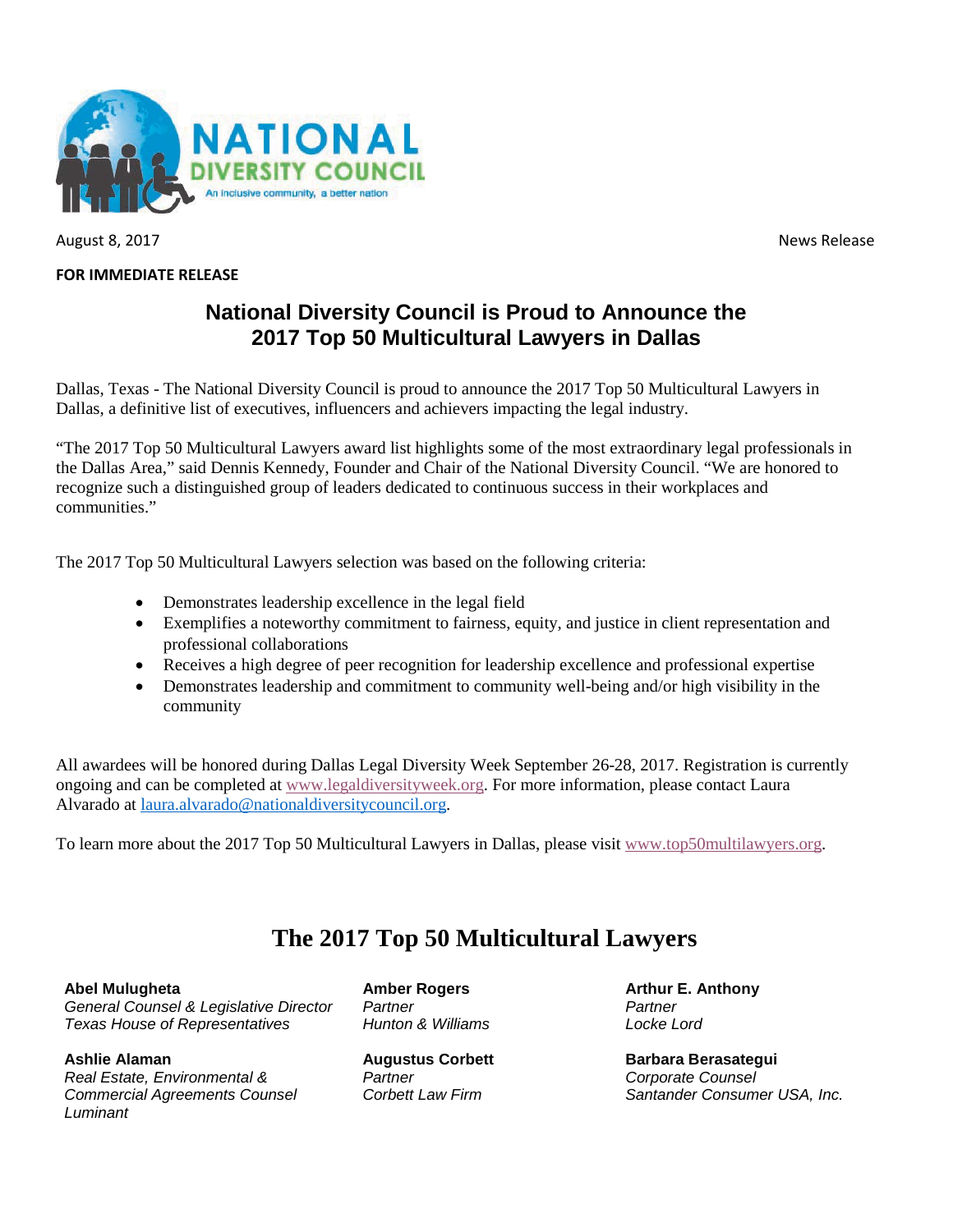**Bipasha Mukherjee** *VP & Associate General Counsel Cinemark Holdings, Inc.*

**Chalon N. Clark** *Partner Husch Blackwell*

**Chequan Lewis** *Director & Counsel Pizza Hut*

**Debera Hepburn** *Senior Counsel JCPenny*

**Ersa Jackson**  *Partner Strasburger*

**Henry Talavera** *Shareholder Polsinelli P.C.*

**James C. Ho** *Partner Gibson, Dunn & Crutcher*

**Kevin Harris** *Partner Harris & Harris*

**Manuel Berrelez** *Partner Vinson & Elkins LLP*

**Michelle Alonzo** *Partner Cowles & Thompson*

**R. Jeronimo Valdez** *Partner Valdez Washington LLP*

**Ricardo Contreras** *VP & Assistant General Counsel J.P. Morgan*

**Shivan Mehta** *Corporate Legal Counsel Oracle*

**Thomas H Yang** *Partner Akin Grump*

**C. Steven Chen** *Senior Counsel Mary Kay, Inc.*

**Charlotte Ku** *Professor & Associate Dean, Global Programs Texas A&M University*

**Cynthia Sutherland** *Legal Director, Global Business & Information Solutions PepsiCo, Inc.*

**Domingo Garcia** *Partner Domingo Garcia P.C.*

**Errol Phipps** *VP & Associate General Counsel AT&T*

**Isaac Brown** *Senior Legal Counsel Fidelity Investments*

**James Ho** *Deputy General Counsel ACE Cash Express*

**Kimberly Royal** *Associate General Counsel Wal-Mart Stores, Inc.*

**Marcos Ronquillo** *Partner Freidman & Feiger LLP*

**Nirav N. Patel** *Partner Kelly hart*

**Reuben Rodriguez** *Software Counsel Hewlett Packard Enterprise*

**Samir Bhavsar** *Partner Baker Botts LLP*

**Sonja McGill** *Partner Bell Nunnally & Martin LLP*

**Tiffany Brunson** *Managing Director, Senior Litigation & Employment FedEx Office*

**Cathy Tang** *VP & Associate General Counsel Yum! Brands*

**Chasity Wilson Henry** *Corporate Counsel Dr. Pepper Snapple Group*

**David G. Cabrales** *Partner Gardere*

**E. David Coligado** *Partner Munsch Hardt*

**Helen Yoon** *Senior Corporate Counsel Brink's, Incorporated*

**Isreal Silvas** *Partner Goodwin Bowman & Martinez*

**Jasmine Robinson** *Subrogation Staff Counsel Nationwide Insurance*

**Laura Benitez Geisler** *Partner Geisler Law Firm*

**Mark Jung** *Partner Thompson Coe*

**Purvi Patel Albers** *Partner Haynes & Boone LLC*

**Reynaldo Anaya Valencia** *Professor of Law & Associate Dean, Finance Administration University of North Texas*

**Sanjay Mathur** *Partner Mathur Law Offices*

**Steven Moses** *Partner Cowels & Thompson*

**Vaishali Bhatia** *Assistant General Counsel HollyFrontier Corporation*